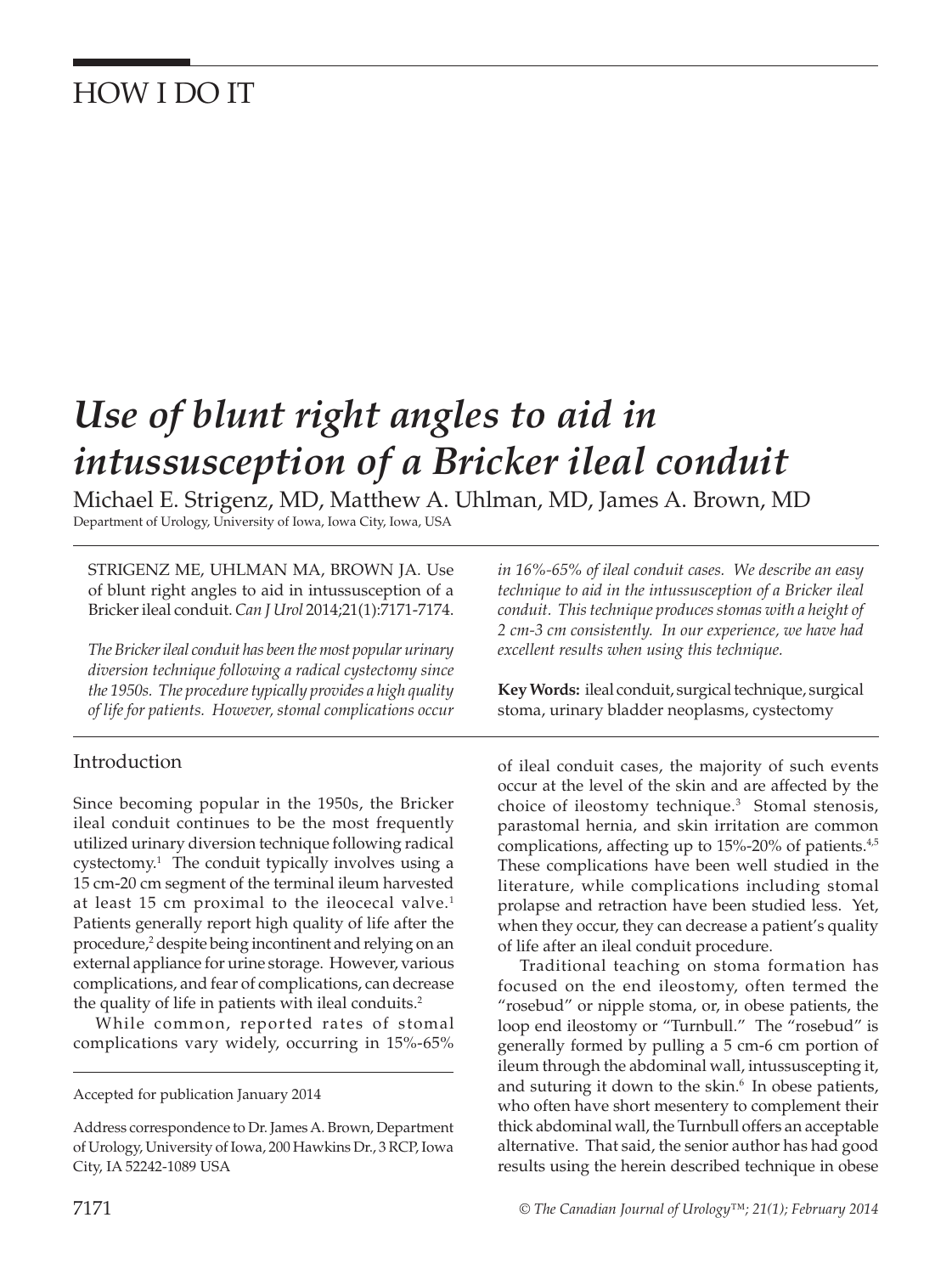patients without stomal retraction, a flush stoma or the need to use the Turnbull technique.

Given the high rate of stomal complications, multiple groups have reported on techniques to decrease or eliminate stoma related complications.<sup>7</sup> At our institution, we have modified the traditional technique with the use of large, blunt, right-angle forceps which facilitate intussusception and maturation of a rosebud stoma. Herein we describe our technique, which aims to prevent the creation of a shallow stoma and the resulting sequelae.

### Method and technique

After the ureteroileal conduit anastomoses have been completed (utilizing a shield-shaped conduit serotomy<sup>8</sup>) and single J ureteral stents (positioned through the conduit using a rigid, clear Yankauer suction tip) secured to distal conduit mucosa (2 cm from the end of the conduit) with 4-0 Chromic suture, the stoma site is made by creating a 2 cm diameter circular anterior rectus fascia defect using electrocautery. Through the edge of the anterior rectus fascia circular defect, 2-0 Vicryl sutures are placed at the 12, 3, 6, and 9 o'clock positions, Figure 1.

Once these sutures are placed, a Kelly clamp is used to spread through the rectus muscle, creating the opening through which the stoma will pass. The index and middle fingers are then passed through the opening to confirm that it is of adequate size. Next, a Babcock clamp is used to bring the distal end of the conduit and ureteral stents through the opening in the abdominal wall. The conduit is pulled gently until resistance is met. The previously placed 2-0 Vicryl sutures are then passed through the serosa of the ilium at the level of the rectus fascia, parallel to the ileal blood supply, and tied down, Figure 2.

Next, four additional 2-0 Vicryl sutures are placed at the 12, 3, 6, and 9 o'clock positions through the skin edge. These sutures are then placed in the ileal serosa at or just below skin level, parallel to the blood supply, followed by a continuation of the stitch placement through the distal end of the ileal conduit, with the 12 o'clock and 3 o'clock sutures placed immediately adjacent to the ileal mesentery. The 6 o'clock and 9 o'clock sutures are spaced evenly between.

Once the four additional sutures have been placed, large, blunt right-angles are placed at the mid-aspect of the ileum protruding above the skin and used as a fulcrum to facilitate intussusception of the rosebud stoma. Multiple right-angles can be utilized at this point of the procedure to help facilitate circumferential intussusception of the stoma, Figure 3.



**Figure 1.** Suture placement at stoma site.



**Figure 2.** Placement of initial sutures in ileal serosa.



**Figure 3.** Three right angle clamps facilitating intussusception of the ileal conduit stoma.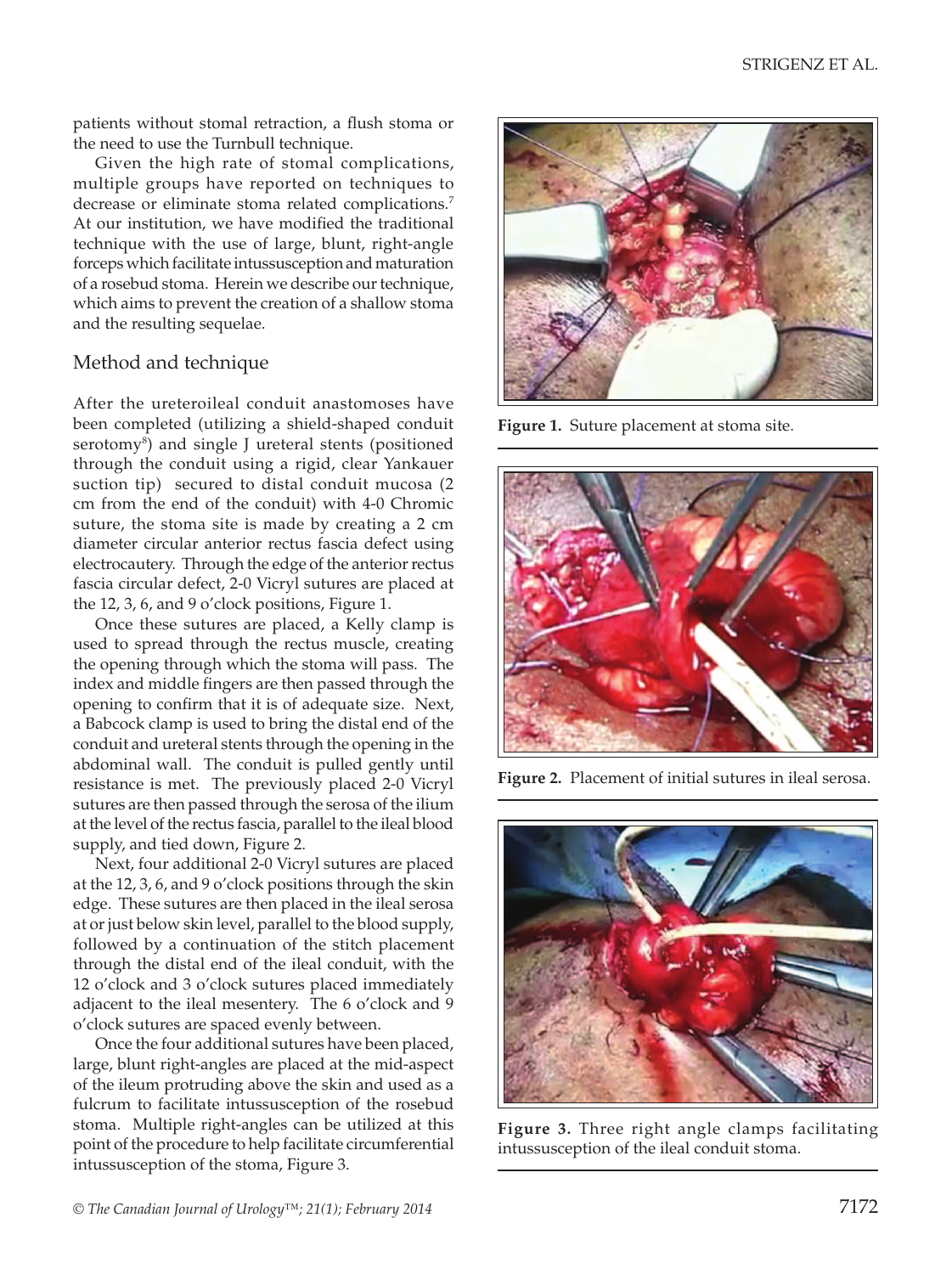

**Figure 4.** Completed rosebud stoma with ureteral stents emanating from it.

After intussusception is completed, the four previously placed sutures are tied down to secure the rosebud stoma in position. Two or three interrupted 4-0 chromic sutures are placed between the 2-0 Vicryl sutures. A catheter is not placed as in our experience the single J ureteral stents are sufficient to ensure renal and conduit drainage, Figure 4. With the rosebud stoma completed, a pelvic drain is placed and the operation completed.

### Results

The use of multiple blunt right-angles aids in the eversion or intussusception of the rosebud stoma around the entire circumference of the newly created stoma. By using the right-angles as a fulcrum, gentle eversion is easily accomplished. Moreover, this technique prevents the creation of shallow stomas or stomas that are not adequately circumferentially everted. We consistently create stomas that are 2 cm to 3 cm in height and, in our experience, have not had significant problems with skin or stoma irritation, stomal stenosis orstomal retraction. Additionally, by placing two sets of 2-0 Vicryl sutures, we have not seen problems with ileal prolapse. The senior author has found this technique effective in the obese, creating a 3 cm diameter circular anterior rectus fascial defect, dilated with usually two or occasionally three fingers when necessary to allow adequate ileal mobilization through the abdominal wall.

## **Discussion**

Stomal complications are very common, occurring in up to 65% of ileal conduit cases.<sup>3</sup> Stomal stenosis and

parastomal hernias are two well-studied complications that are fairly common following ileal conduit procedures. Stomal stenosis rates have been reported in  $2\%$ -19% of cases<sup>4</sup> and ischemia is thought to be the underlying cause but a flush stoma, allowing the skin to constrict, is a likely contributing factor. This complication is more common in patients with an end ileostomy.8 Parastomal hernia is another common complication with rates ranging from 10%- 15% in patients receiving an ileal conduit following cystectomy.4 Overweight and obese patients are at increased risk for parastomal hernias, as are patients who undergo a Turnbull ileostomy<sup>9</sup> or those who have the stoma placed lateral to the rectus abdominis, instead of directly through it. Skin irritation is another relatively common complication with an incidence of 14%-20%.5 Shallow stomas or stomas placed in improper locations are a common cause of such irritation. In such cases, urine can leak onto the skin causing irritation and dermatitis and is often the result of an improperly fitting stomal appliance. Such irritation can lead to stomal stenosis and even submucosal lymphoid depletion or fibrosis.<sup>10</sup>

There are a number of additional, less common complications seen following conduit formation. Stomal prolapse is a rare complication with an incidence rate of 1.5%-8%.<sup>5</sup> Prolapse can be managed with a prolapse belt, in a non-surgical fashion, but necrosis of the stoma can occur as a result. There is little research regarding stomal retraction, though one review estimated the complication occurred in 9%-15% of ileal conduit procedures.5 The underlying cause is thought to be a result of tension on the stoma from inadequate bowel mobilization or a thick abdominal wall.

Since adopting the use of blunt right-angles in facilitating the intussusception of the rosebud stoma, we consistently create stomas that are 2 cm-3 cm in height above the abdominal wall. Our results utilizing the blunt right-angles have been very positive. The protruding everted end of the ileal conduit, facilitates proper fitting of the appliance, working to prevent skin irritation and the resulting sequelae. Additionally, it works to prevent skin edge constriction seen with flush or retracted stoma stenosis.

Further study is needed to determine the absolute rates of postoperative stoma related complications, although the senior author has observed no cases of stomal stenosis, retraction or prolapse in approximately 60 sequential cases using this technique. To our knowledge this is the first description of a surgical technique that aims to maximize the length of the rosebud portion of the ileal conduit so as to improve ease of use and minimize conduit related complications.